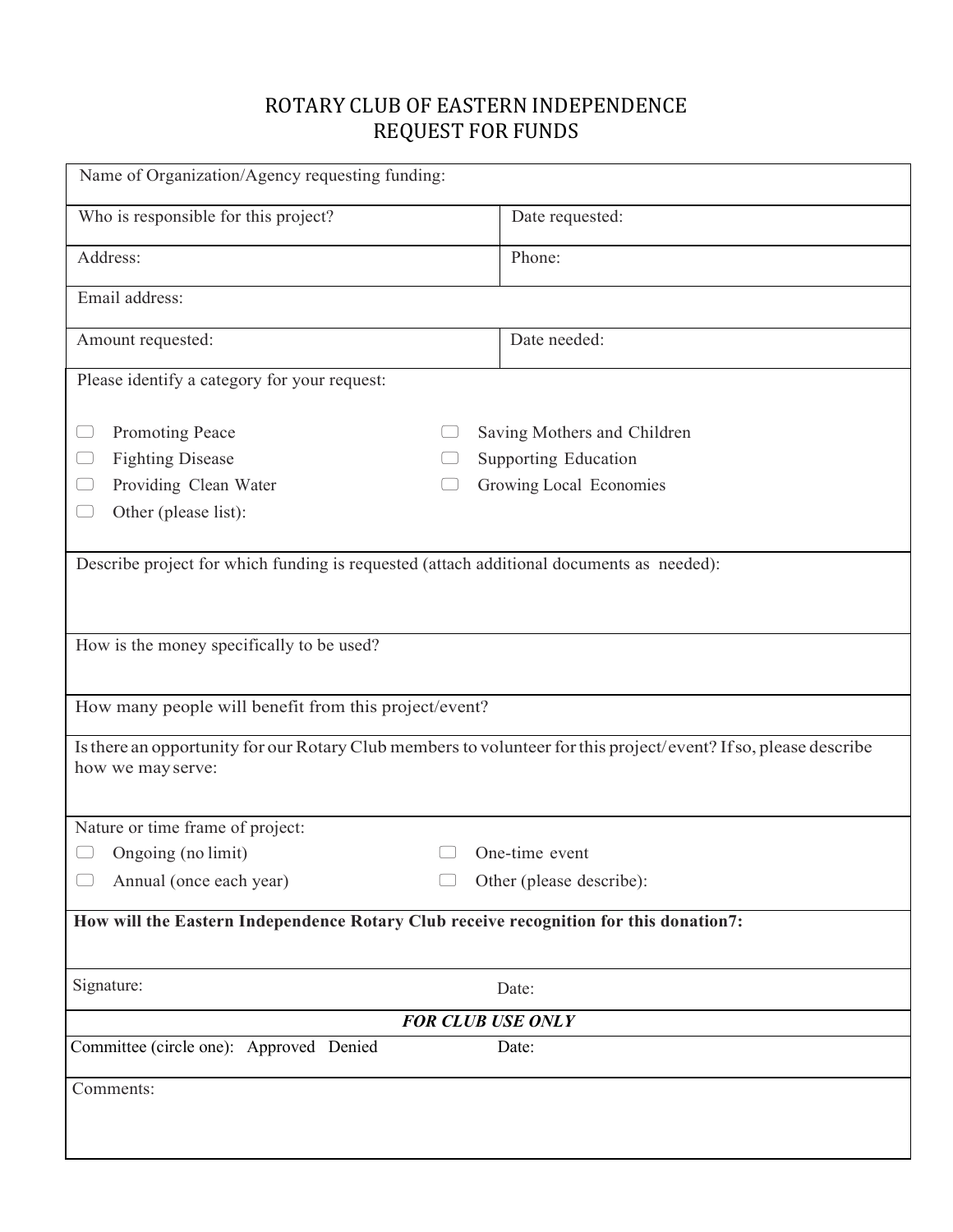| Board (circle one): Approved<br>Denied                 | Date:                     |  |
|--------------------------------------------------------|---------------------------|--|
| Comments:                                              |                           |  |
|                                                        |                           |  |
|                                                        |                           |  |
| Date requester notified:                               | By whom:                  |  |
| Amount of funds issued:                                | Check#:                   |  |
| Payable to:                                            | Date issued:              |  |
| Requester did follow up (circle one) Yes No            | If so, date of follow up: |  |
| Additional comments on outcome/follow up presentation: |                           |  |
|                                                        |                           |  |
|                                                        |                           |  |